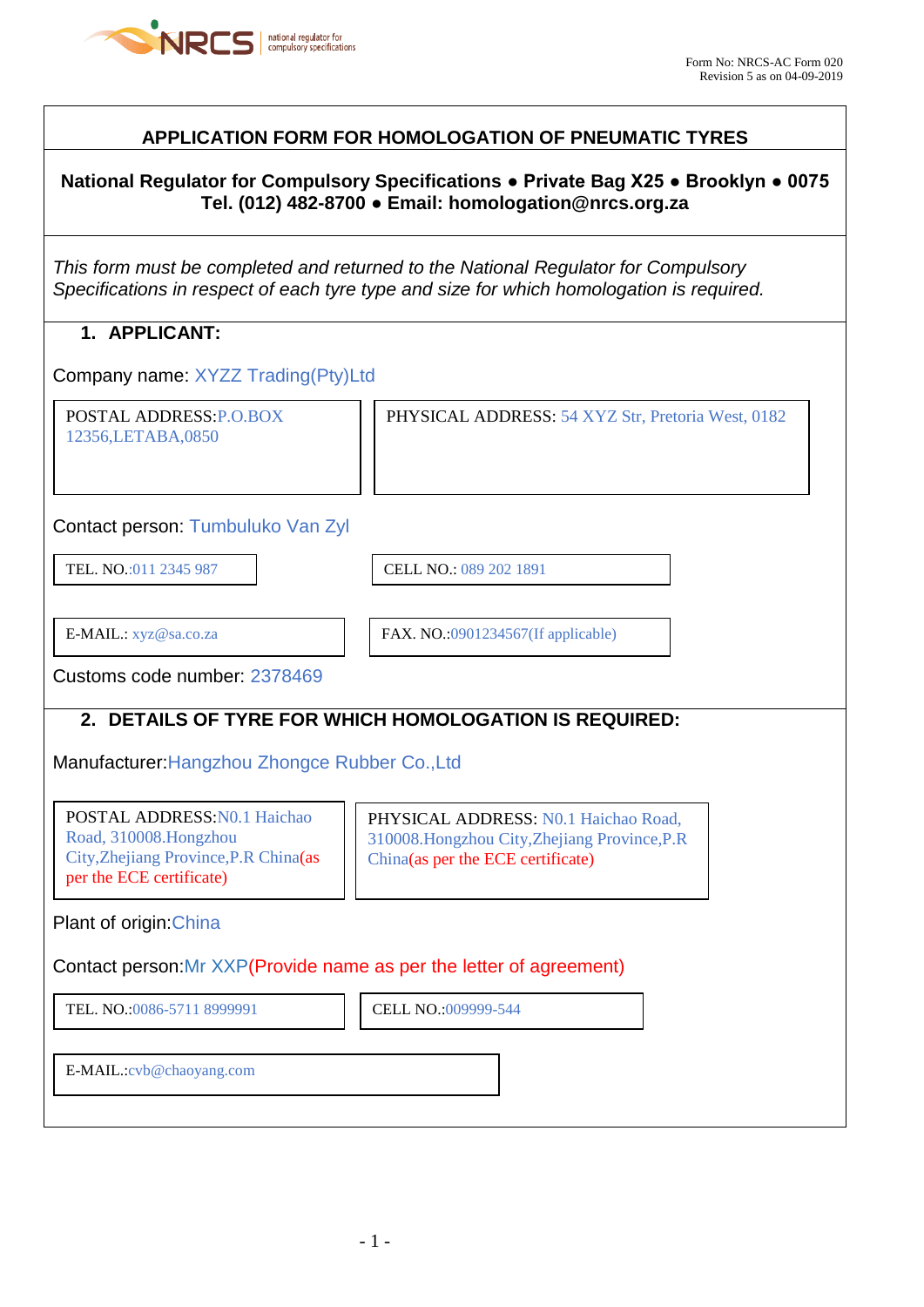

| 3. TECHNICAL SERVICE DETAILS:          |                           |  |
|----------------------------------------|---------------------------|--|
| Name: RDW (as per the ECE certificate) |                           |  |
| Location: Zoetermeer, The Netherlands  |                           |  |
| Contact person: J.C.M Hoes             |                           |  |
|                                        |                           |  |
| TEL NO.:+31(0)793458143                | FAX NO.: +31(0)7934580 33 |  |
|                                        |                           |  |
| E-MAIL: if available                   |                           |  |
|                                        |                           |  |

# **4. SUMMARY OF EVIDENCE:**

The following information shall be accompanied by certified documented to demonstrate full compliance with the relevant Compulsory Requirements. The information required is referred to in the Compulsory Requirements as published in the Government Gazette and in correlation to the markings on the tyre:

- Tyre trade name or mark: Goodride
- Tyre size designation:31x10.50R50LT
- Load index and/or maximum load rating: 109
- Speed rating: Q
- Approval number:E4-0014011
- Carcass construction (i.e. D, R or B cl.3.1.3) Radial
- Other markings:if applicable(Extra load, XL or Reinforced)

# **5. QUALITY ASSURANCE DECLARATION:**

The following information shall be accompanied by certified documented proof of the Quality Management System that the Manufacturer has in place:

- Applicable specification or standard:ISO 9001
- Certificate No:13I0Q10362R5L
- Validity period of certificate:Expire 02/09/2013
- Certification authority:IAF,CNAS
- Name of company: Hangzhou Zhongce Rubber Co.,Ltd

Address: N0.1 Haichao Road, 310008.Hongzhou City,Zhejiang Province,P.R China(as per the ECE certificate and ISO certificate)